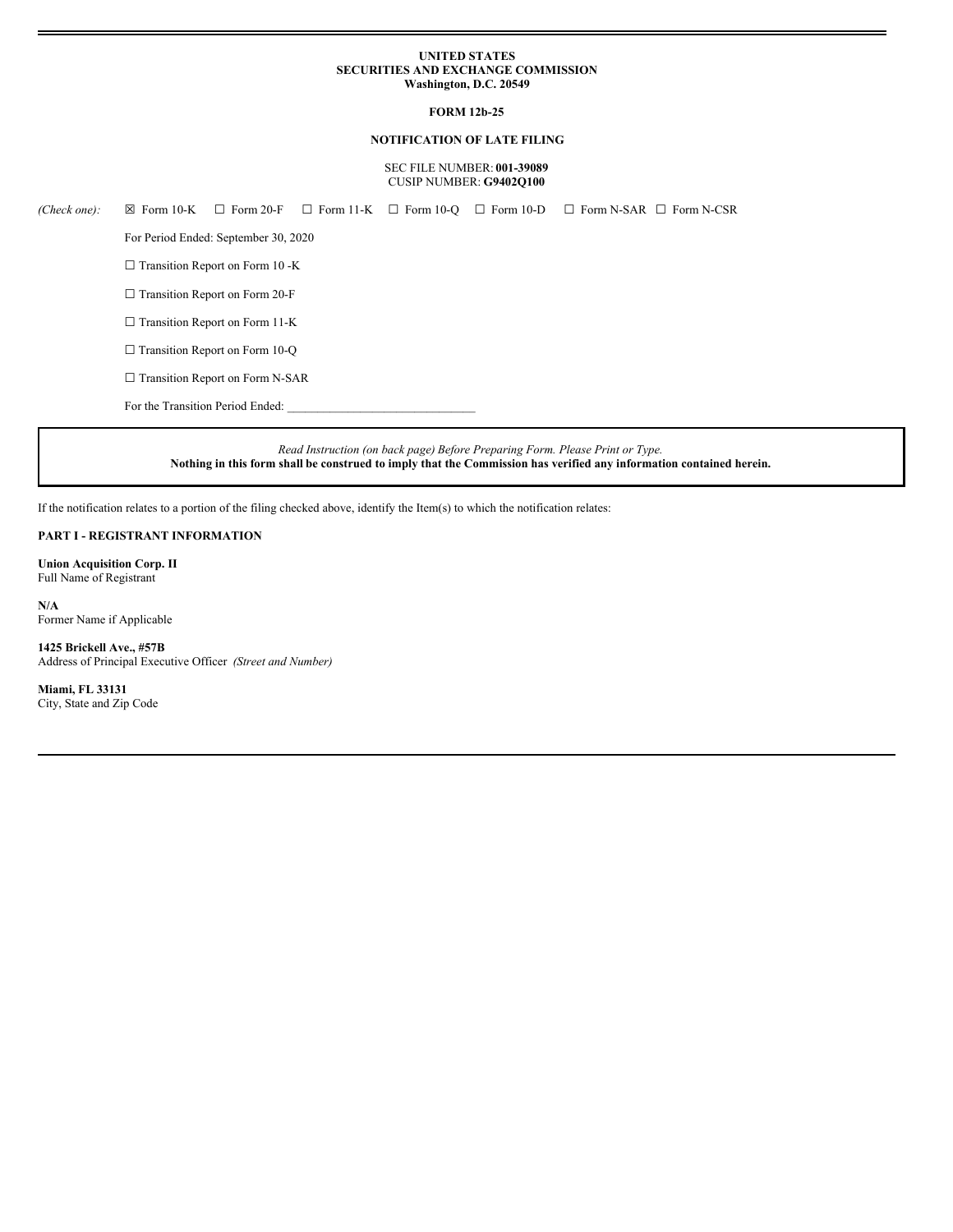### **PART II - RULES 12b-25(b) AND (c)**

If the subject report could not be filed without unreasonable effort or expense and the registrant seeks relief pursuant to Rule 12b-25(b), the following should be completed. (Check box if appropriate)

- (a) The reasons described in reasonable detail in Part III of this form could not be eliminated without unreasonable effort or expense;
- (b) The subject annual report, semi-annual report, transition report on Form 10-K, Form 20-F, Form 11-K, Form N-SAR or Form N-CSR, or portion thereof, will be filed on or before the fifteenth calendar day following the prescribed due date; or the subject quarterly report of transition report on Form 10-Q or subject distribution report on Form 10-D, or portion thereof will be filed on or before the fifth calendar day following the prescribed due date; and
	- (c) The accountant's statement or other exhibit required by Rule 12b-25(c) has been attached if applicable.

#### **PART III - NARRATIVE**

☒

State below in reasonable detail why Forms 10-K, 20-F, 11-K, 10-Q, 10-D, N-SAR, N-CSR, or the transition report portion thereof, could not be filed within the prescribed *time period.*

The Company was unable, without unreasonable effort or expense, to file its Annual Report on Form 10-K for the period ended September 30, 2020 ("Form 10-K") by December 29, 2020. The Company requires additional time to gather information and finalize the Form 10-K. The Company expects to file the Form 10-K within the additional time allowed by this report.

## **PART IV - OTHER INFORMATION**

(1) Name and telephone number of person to contact in regard to this notification

| $\triangledown$ vle P.<br>Bransfield | $\sqrt{2}$<br>14 L | 981-0630             |
|--------------------------------------|--------------------|----------------------|
| 'Name                                | Aroo<br>code<br>.  | Number]<br>Telephone |

(2) Have all other periodic reports required under Section 13 or 15(d) of the Securities Exchange Act of 1934 or Section 30 of the Investment Company Act of 1940 during the preceding 12 months or for such shorter period that the registrant was required to file such report(s) been filed? If answer is no, identify report(s).

Yes  $\boxtimes$  No  $\Box$ 

(3) Is it anticipated that any significant change in results of operations from the corresponding period for the last fiscal year will be reflected by the earnings statements to be included in the subject report or portion thereof?

Yes □ No ⊠

If so, attach an explanation of the anticipated change, both narratively and quantitatively, and, if appropriate, state the reasons why a reasonable estimate of the results cannot be made.